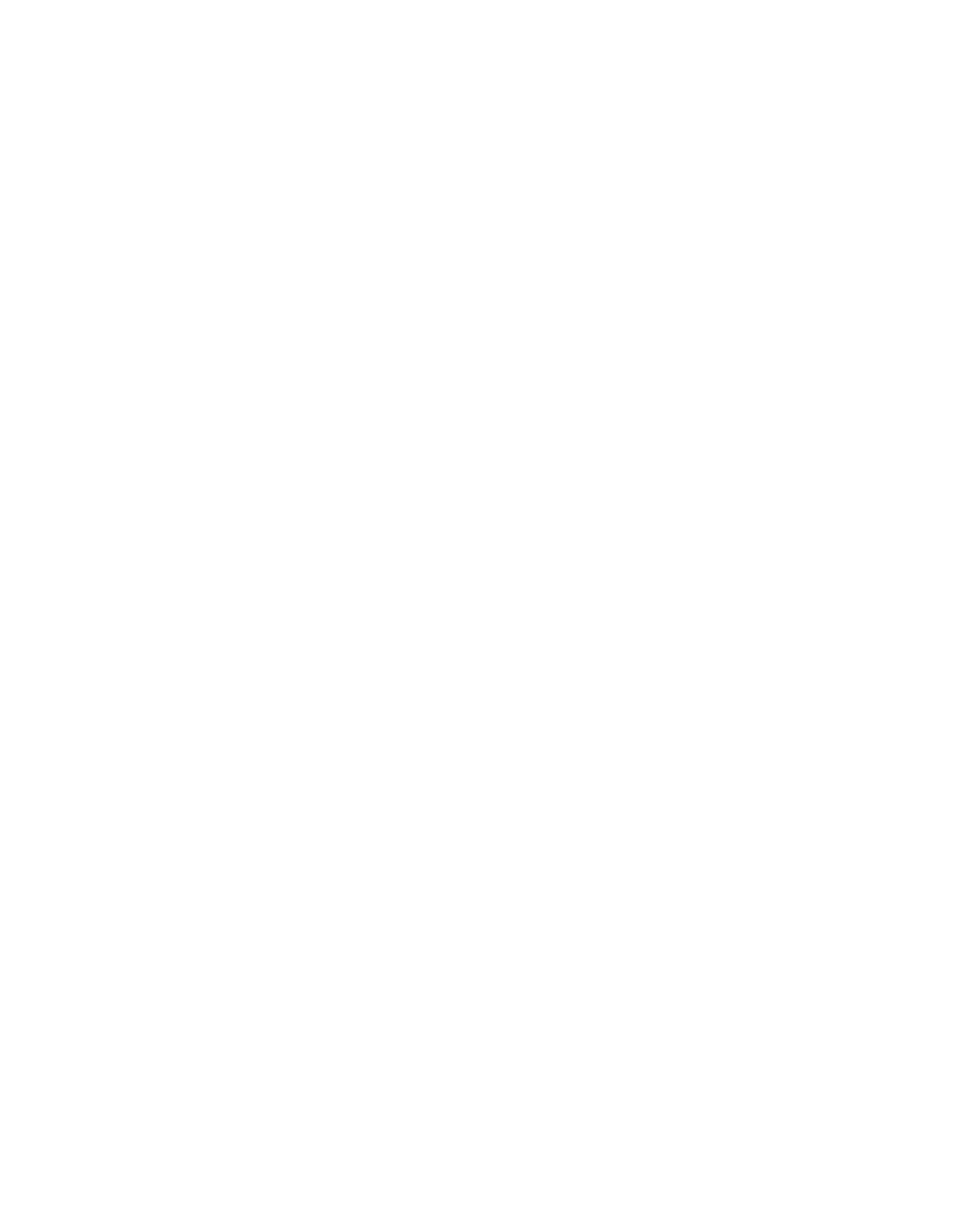

# **Audit and Compliance Committee**

Tuesday, November 10, 2020 11:00 a.m.

## **AGENDA**

| Call to Order and Opening Remarks                                        |
|--------------------------------------------------------------------------|
| <b>Roll Call</b>                                                         |
|                                                                          |
|                                                                          |
| 1. TN Department of Finance & Administration, Office of Criminal Justice |
| Programs, VOCA Contract On-site Monitoring                               |
| Quarterly Report - Results of Internal Audit Reports (Information)Tab 3  |
| <b>Closing Remarks</b>                                                   |
| <b>Adjourn Public Session</b>                                            |
| Non-Public Executive Session - Audits/Investigations (Information)       |
| Adjourn Non-Public Executive Session                                     |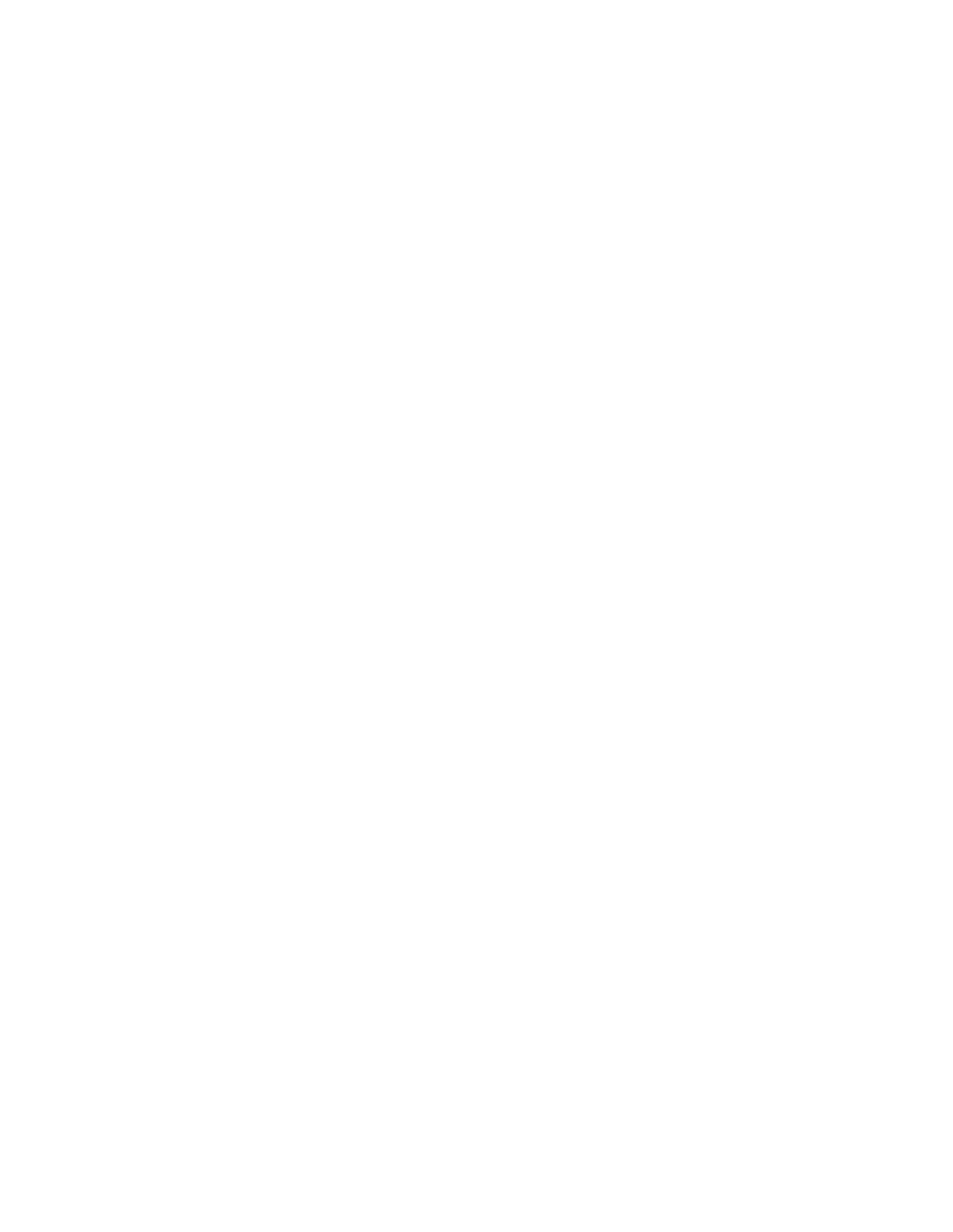

# **Audit and Compliance Committee**

# **Action Item**

DATE: November 10, 2020

SUBJECT: **Approval of Minutes**

PRESENTER: PRESENTER: Committee Chair

# **BACKGROUND INFORMATION:**

The Audit and Compliance Committee met on August 18, 2020. Minutes from the meeting are provided for review and approval.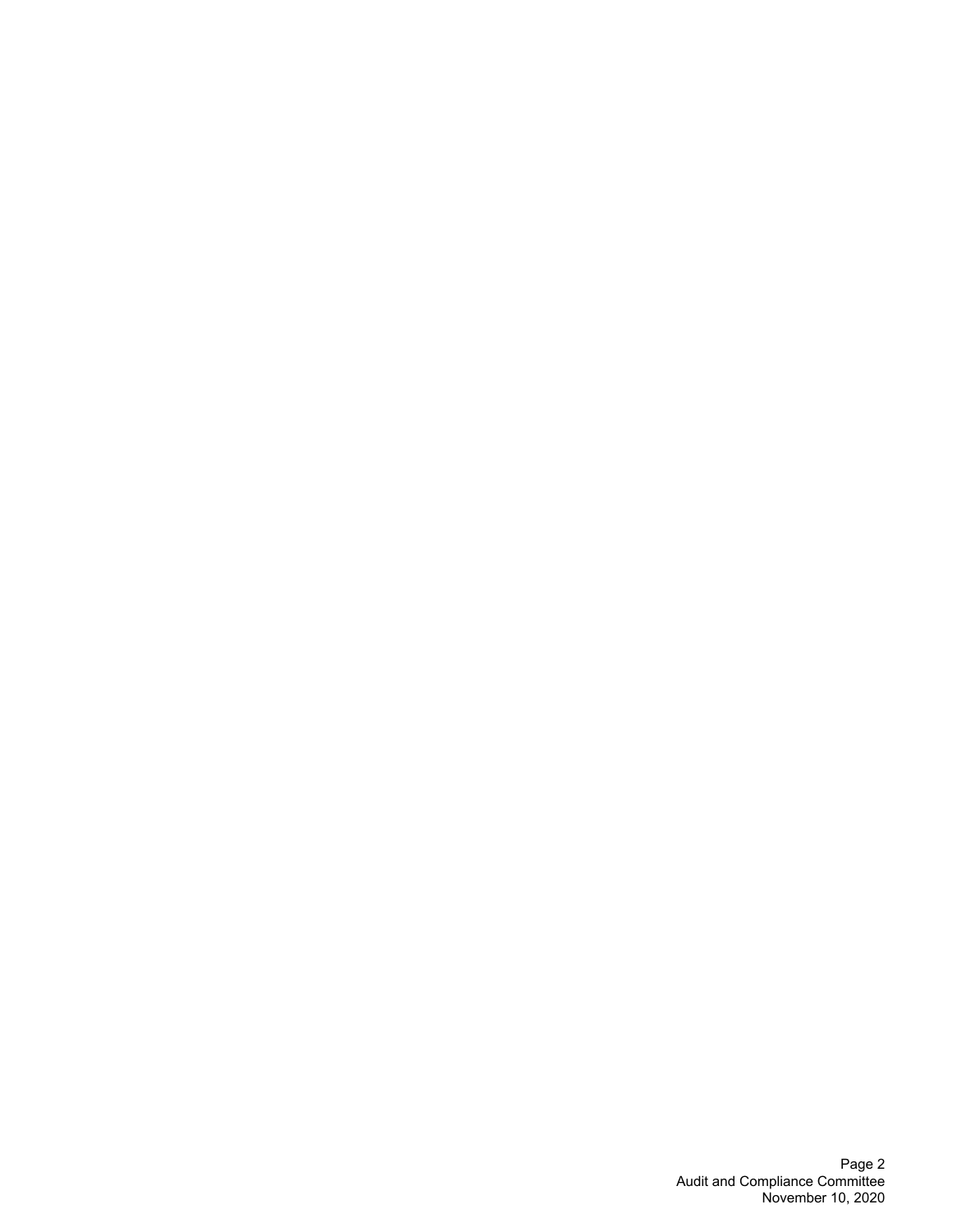### **MIDDLE TENNESSEE STATE UNIVERSITY BOARD OF TRUSTEES**

## **AUDIT AND COMPLIANCE COMMITTEE MINUTES**

The Audit and Compliance Committee met on Tuesday, August 18, 2020 in the MEC Meeting Room in the Miller Education Center at Middle Tennessee State University.

#### **Call to Order and Opening Remarks**

Committee Chair Pete DeLay called the meeting to order at 11:00 a.m. and welcomed everyone in attendance.

#### **Roll Call**

The following Committee members were in attendance: Trustees Tom Boyd, Pete DeLay, Mary Martin, Steve Smith, and Pam Wright. Trustee Christine Karbowiak was unable to attend the meeting. A quorum was declared present. Also present were Trustees J.B. Baker, Darrell Freeman Sr., Joey Jacobs, and Delanie McDonald. President Sidney A. McPhee; Alan Thomas, Vice President for Business and Finance; Mark Byrnes, University Provost; Joe Bales, Vice President for University Advancement; Andrew Oppmann, Vice President for Marketing and Communications; Bruce Petryshak, Vice President for Information Technology and Chief Information Officer; Deb Sells, Vice President for Student Affairs and Vice Provost for Enrollment and Academic Services; Brenda Burkhart, Chief Audit Executive; Heidi Zimmerman, University Counsel and Board Secretary; and, Kim Edgar, Assistant to the President and Chief of Staff were also in attendance.

#### **Approval of Minutes - Action**

The first agenda item was approval of the minutes from the June 2, 2020 Audit and Compliance Committee meeting. Trustee Smith moved to approve the minutes from the June 2, 2020 meeting and Trustee Wright seconded the motion. A voice vote was taken and the motion to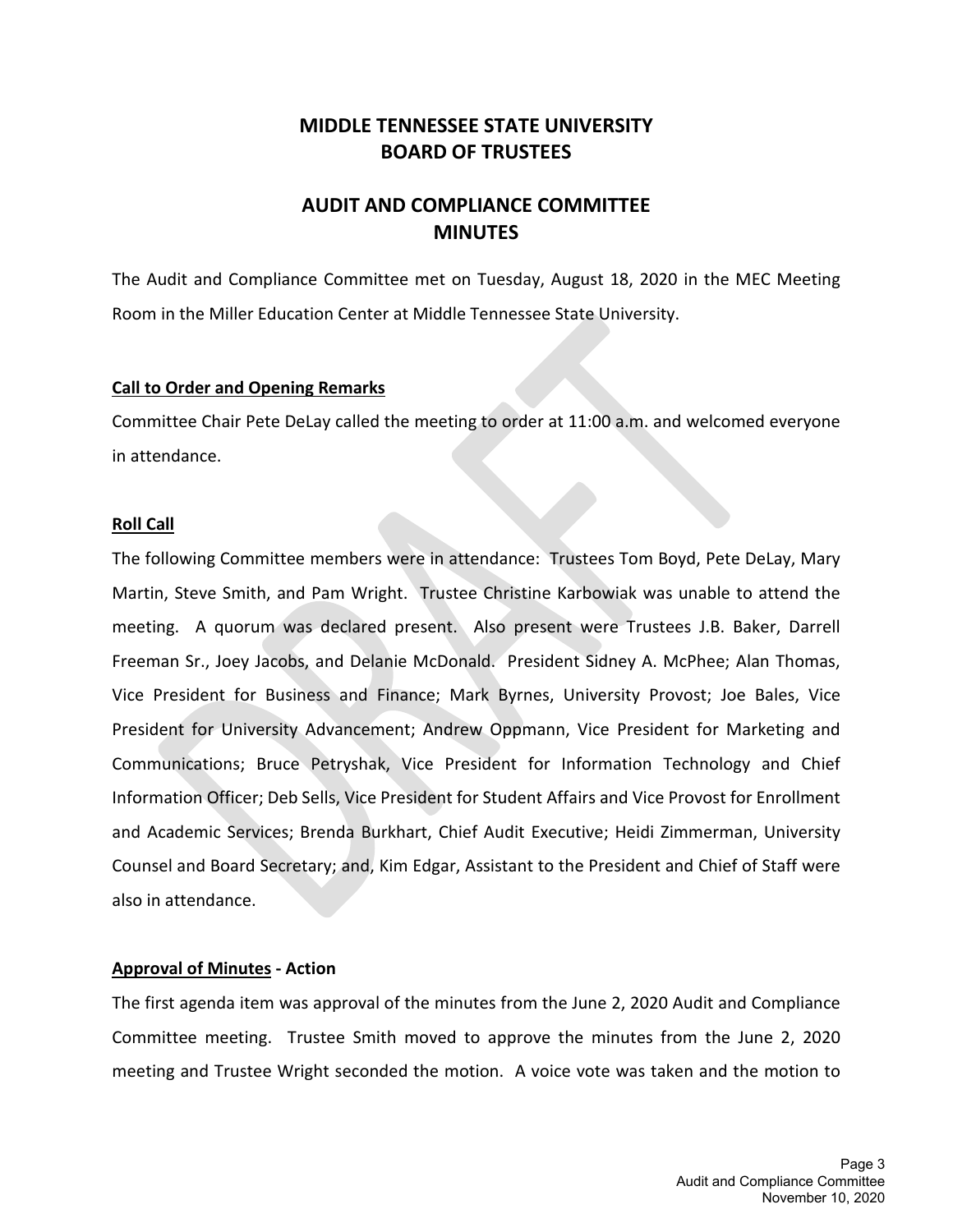approve the minutes from the June 2, 2020 meeting of the Audit and Compliance Committee carried.

#### **Title IX Compliance: Rule 0240-07-06 and Policy 29 - Action**

Marian Wilson, Assistant to the President for Institutional Equity and Compliance, and Title IX and Title VI Coordinator, provided an overview of Title IX and how it is implemented at MTSU. Due to changes required by the U.S. Department of Education in the revised federal Title IX regulations, a new rule and policy dedicated to Title IX which follow the federal requirements is proposed. Because the procedure includes student discipline, a rule must be promulgated. A rulemaking hearing is scheduled for September 15, 2020. Jeff Farrar, Associate University Counsel, provided information on what is included in the new regulations and how MTSU will be addressing the new regulations in the new rule and policy. Discussion followed regarding various aspects of the new rule and policy, including hearings, time frames, and advisors for the parties. A motion to approve the rule and policy as presented was made by Trustee Wright and seconded by Trustee Martin. A voice vote was taken and the motion to approve the rule and policy as presented carried.

#### **Annual Report for Audit and Consulting Services - Action**

The 2020 Annual Report for Audit and Consulting Services which includes the audit plan for fiscal year 2021 was presented by Ms. Burkhart for approval. Trustee Martin moved to approve the 2020 Annual Report for Audit and Consulting Services and Trustee Smith seconded the motion. A voice vote was taken and the motion to approve the 2020 Annual Report for Audit and Consulting Services carried.

#### **Compliance and Enterprise Risk Management Update - Information**

As part of the University's Compliance and Enterprise Risk Management programming, Ms. Gené Stephens, Assistant Vice-President for the Office of Compliance and Enterprise Risk Management, provided updates in the following areas: 1) Records Management - The University continues to provide its annual Records Holding Report to the State's Records Management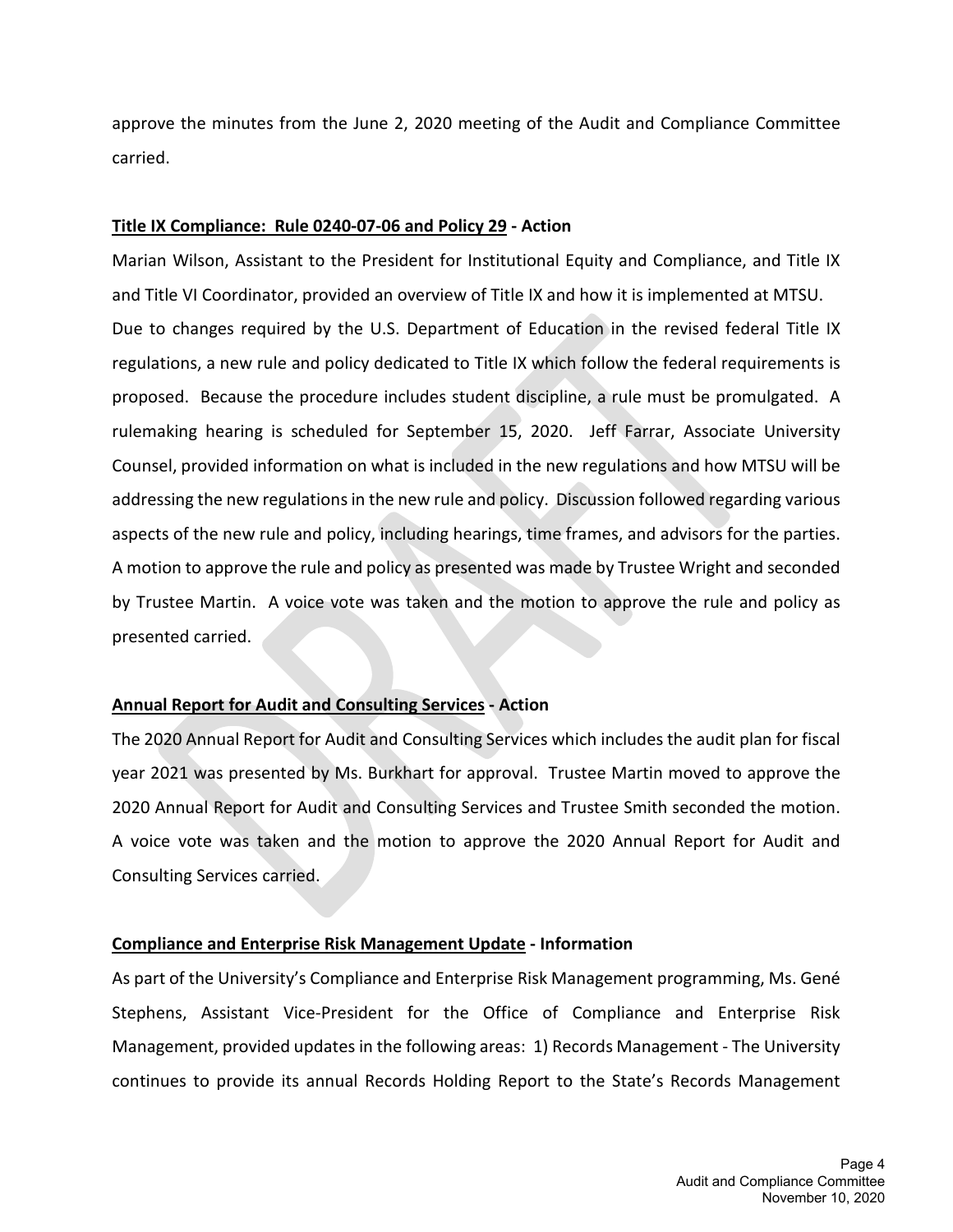Division (RMD) by July 1, with positive feedback from the State RMD Director. 2) Drug-Free Schools and Campuses Act Biennial Reporting - The Department of Education under the Drug-Free Schools and Campuses Act requires institutions of higher education to provide information and biennial reporting regarding alcohol and drug prevention programs, activities, and policies. The University's biennial report for 2018 – 2020 was successfully completed and details MTSU's alcohol and drug prevention and education program; provides statistics related to enforcement from the Office of Student Conduct, Housing and Resident Life, and University Police; and provides information on initiatives that helps provide student support related to the connection between substance abuse and mental health. 3) The European Union General Data Protections Regulations (EU GDPR) - The University continues to monitor activities related to the European Union's (EU) General Data Protection Regulation (GDPR) including monitoring the number of EU employment applicants and EU students.

#### **Non-Public Executive Session**

The Committee adjourned the public session at 11:40 a.m. and entered non-public executive session at 11:41 p.m. to discuss risk assessment reports, audits and investigations. The nonpublic executive session adjourned at 12:05 p.m. The public session reconvened at 12:07 p.m. for the final agenda items.

#### **Compliance and Enterprise Risk Management Update (continued) - Information**

Ms. Gené Stephens provided updates to the Committee on the following: 1) Annual Compliance Trainings Effectiveness - FERPA, Ethics, and HIPAA: These trainings continue to be distributed to employees annually. A supplemental training on Fraud, Waste, and Abuse Prevention was also developed. 2) Department of Justice (DOJ) Evaluation of Corporate Compliance Programs – 2020 Update: In June 2020 the DOJ issued additional guidance regarding its evaluation of corporate compliance programs. Ms. Stephens provided the Committee with MTSU's compliance program and internal control system related to the fundamental questions in the DOJ's assessment of an agency's compliance program.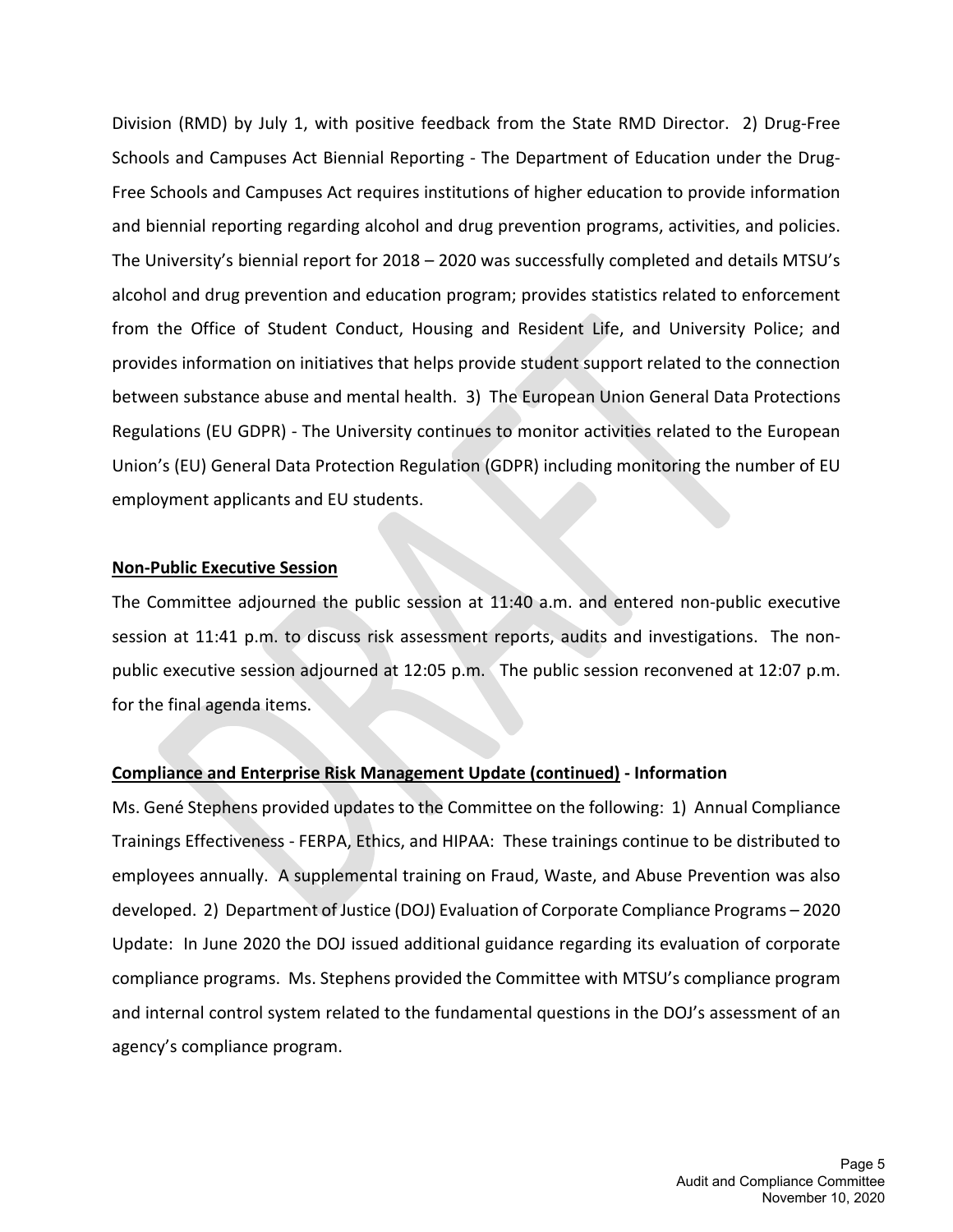#### **Risk Assessment Reporting - Action**

Ms. Gené Stephens stated risk assessment reports for two divisions and a university-wide risk assessment report were provided to the Committee. Trustee Smith moved to approve the risk assessment reports and Trustee Martin seconded the motion. A voice vote was taken and the motion to approve the risk assessment reports carried.

#### **Adjournment**

With no further business, the Committee adjourned at 12:11 p.m.

Respectfully submitted,

Audit and Compliance Committee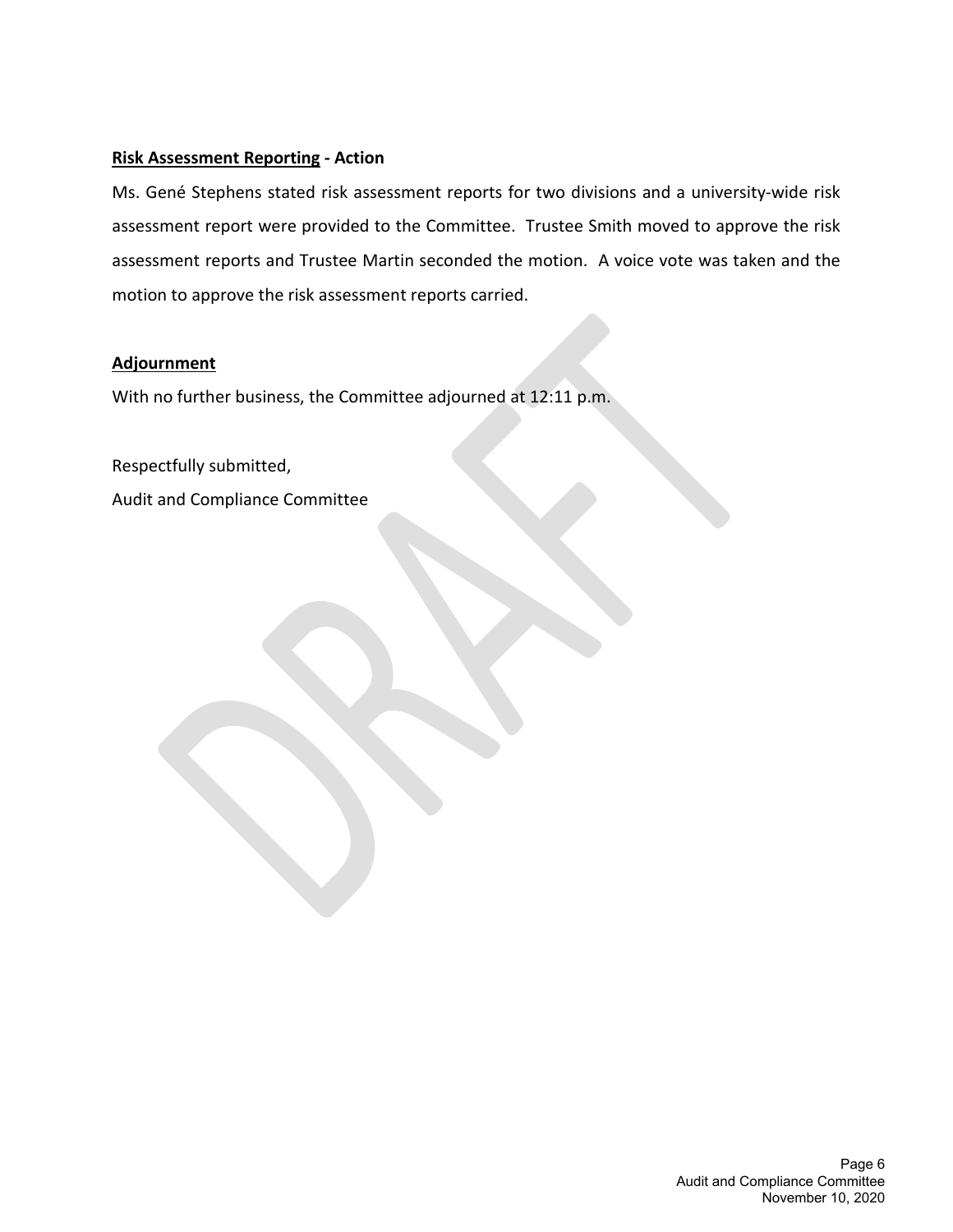

# **Audit and Compliance Committee**

## **Information Item**

| DATE:      | November 10, 2020                                      |
|------------|--------------------------------------------------------|
| SUBJECT:   | <b>Results of External Reviews</b>                     |
| PRESENTER: | <b>Brenda Burkhart</b><br><b>Chief Audit Executive</b> |

## **BACKGROUND INFORMATION:**

**1. Tennessee Department of Finance and Administration, Office of Criminal Justice Programs On-site Review of VOCA Contract with MTSU, September 8, 2020**

The Tennessee Department of Finance and Administration, Office of Criminal Justice Programs conducted an on-site monitoring review of the VOCA (Victims of Crime Act) contract for the fiscal year ending June 30, 2020. There were no findings of noncompliance.

The monitoring objectives were:

- 1) To verify that program objectives are met,
- 2) To test the reliability of the programmatic reporting,
- 3) To test if services and activities are allowable and eligible
- 4) To verify compliance with the contract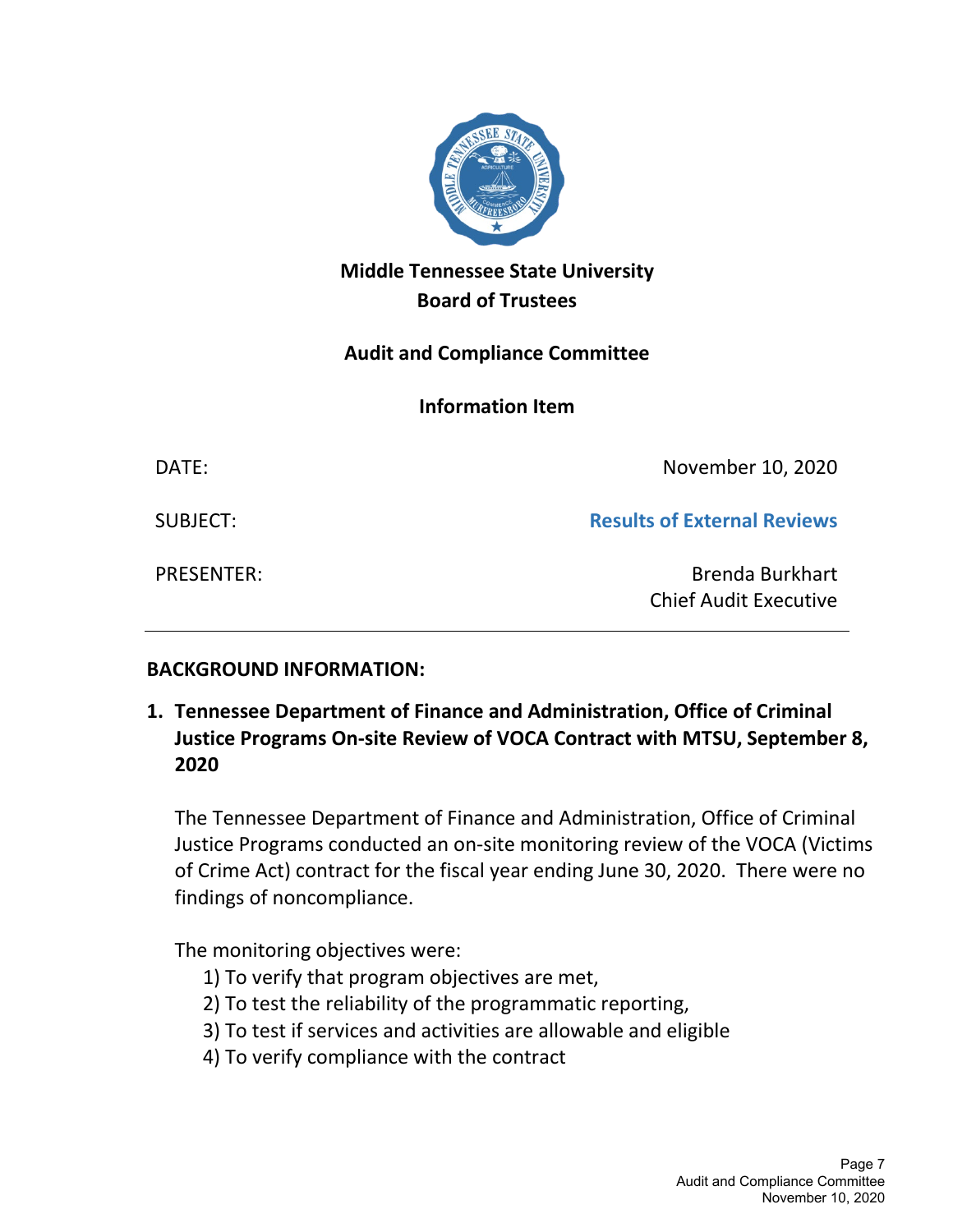Page 8 Audit and Compliance Committee November 10, 2020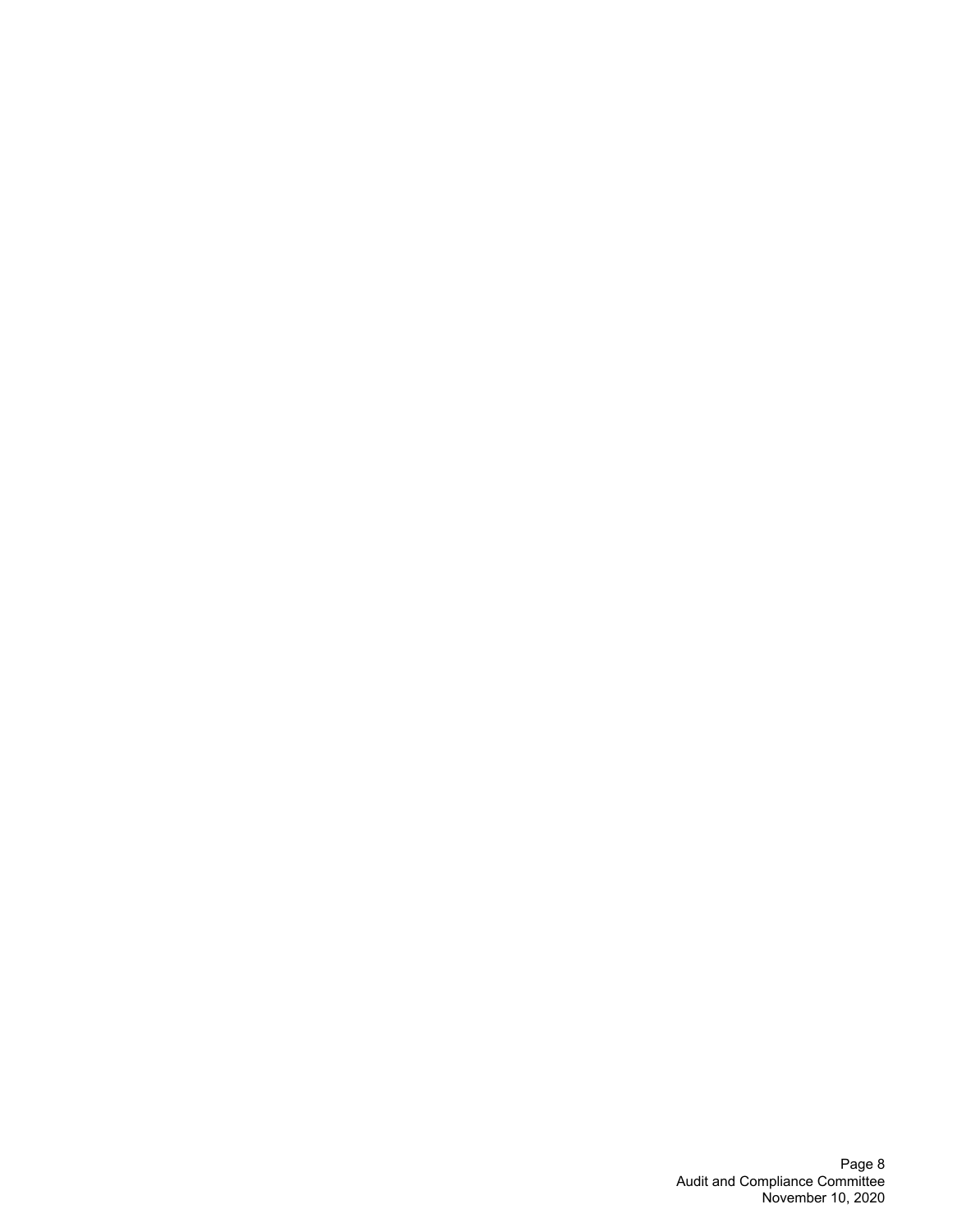

# **Audit and Compliance Committee**

## **Information Item**

| DATE:             | November 10, 2020                                                     |
|-------------------|-----------------------------------------------------------------------|
| SUBJECT:          | <b>Quarterly Report – Results of</b><br><b>Internal Audit Reports</b> |
| <b>PRESENTER:</b> | <b>Brenda Burkhart</b><br><b>Chief Audit Executive</b>                |

# **BACKGROUND INFORMATION:**

MTSU Policy 70 Internal Audit section IX.F requires significant results of internal audit reports be presented to the Audit and Compliance Committee quarterly.

Since the last meeting of the Audit and Compliance Committee, the following two audit projects have been completed:

- 1. Audit of Inventories for Fiscal Year Ended June 30, 2020 which concluded the inventory counts were accurate and in compliance with the inventory procedures. There were no reportable issues.
- 2. Review of the Use of the MTSU Mobile Production Lab for the Period July 1, 2018 – June 30, 2020 concluded the risk of personal use was minimal and the procedures for managing the use of the asset were adequate. The report contained no findings or recommendations.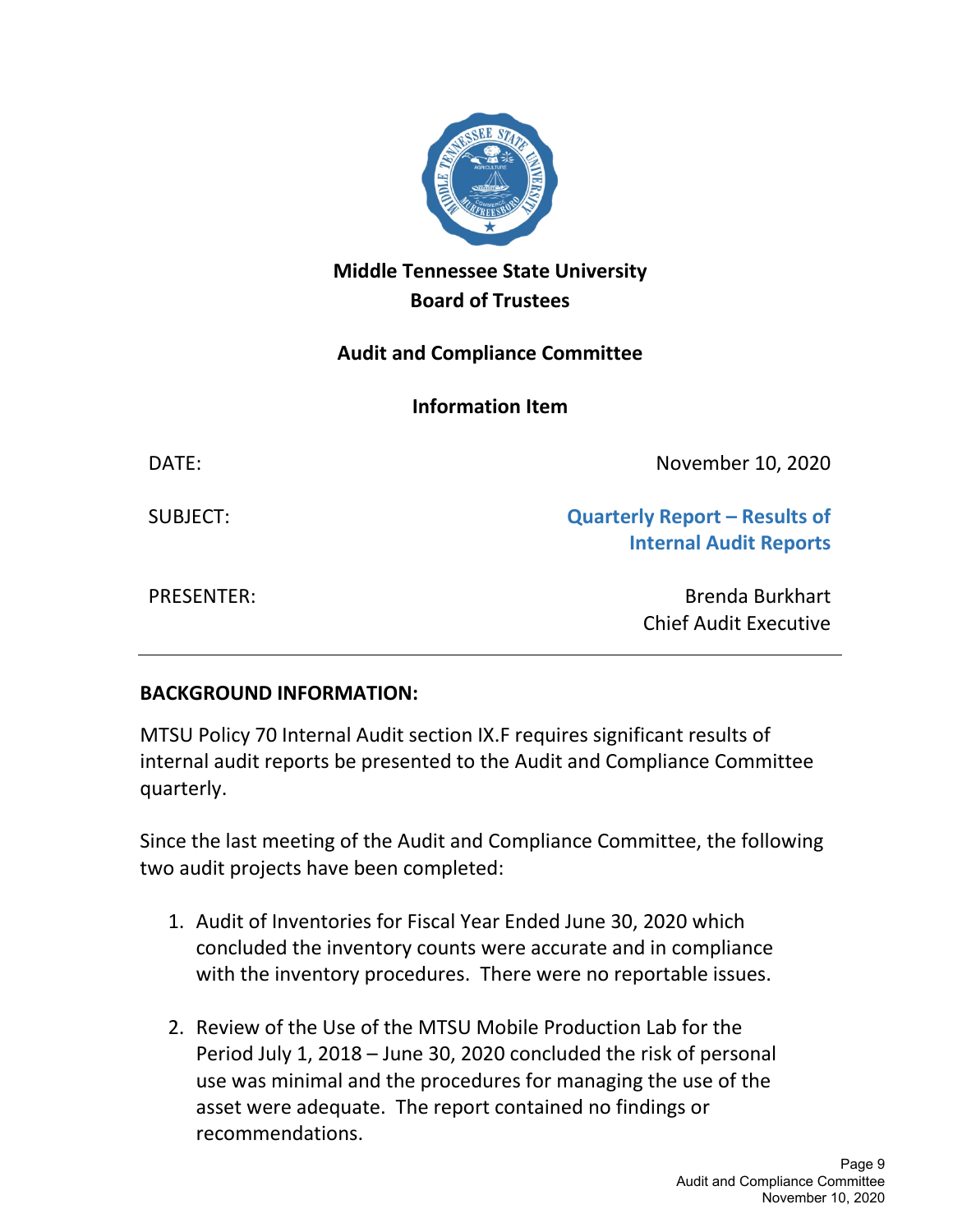The report included an observation that management quickly mitigated - An emergency communication risk that no employee other than the employees on the production site knew the names of the production crew members. Access to the software program used to manage the mobile production lab was given to the department chair in order to mitigate this risk.

The current status of the Internal Audit Plan for Fiscal Year 2021 is included for the Committee's review.